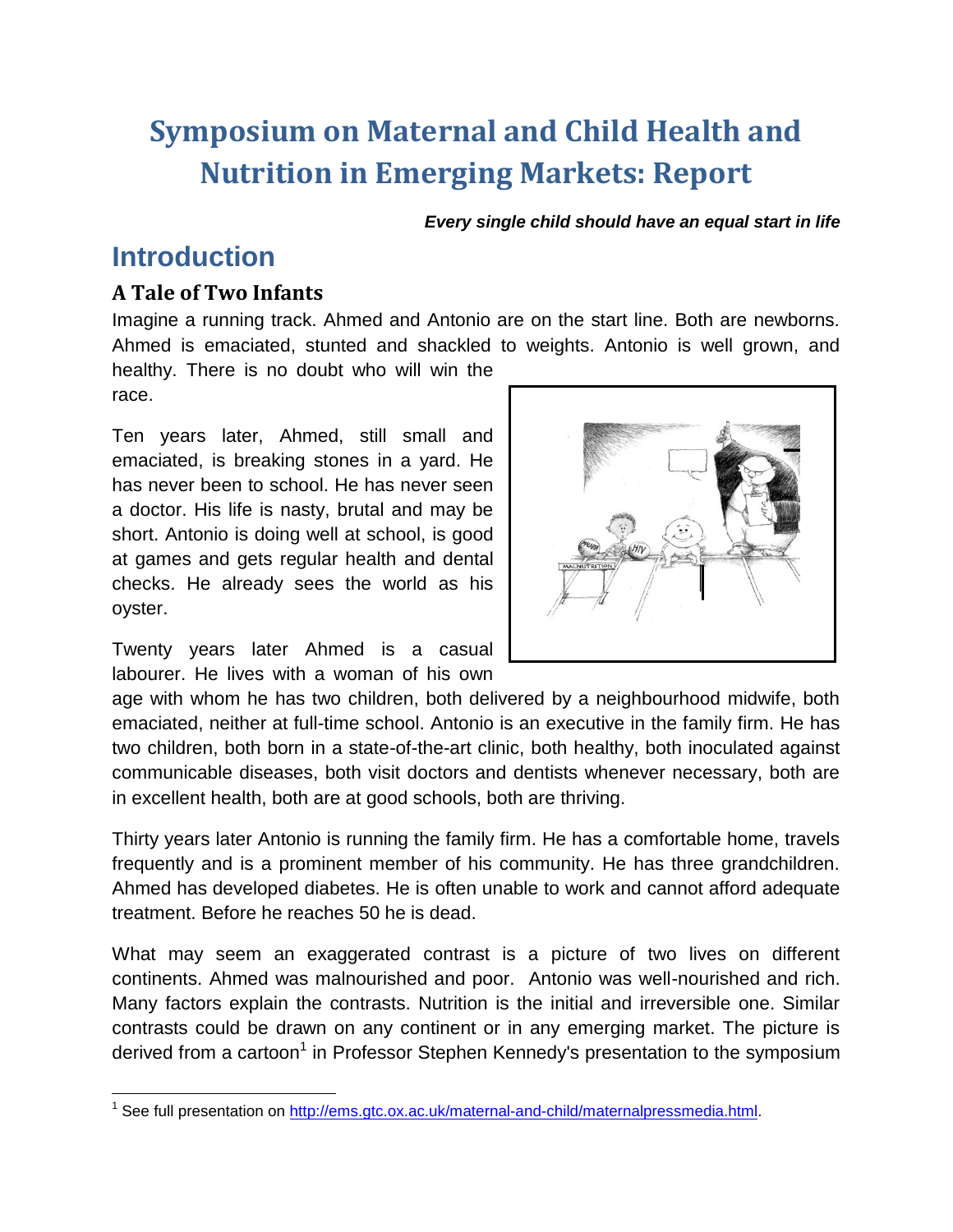on January 9. It illustrates the fact that malnourished children born of malnourished, unhealthy mothers are irreversibly handicapped.

#### **Something Wicked This Way Comes**

 $\overline{a}$ 

Every political leader grapples with continuous and conflicting demands for time, money and attention. It is not hard to understand why most are reluctant to devote scarce resources to programmes that present short term costs but few (if any) short term benefits. Or why they fight shy of seemingly intractable (or wicked) problems<sup>2</sup> such as how to halt environmental destruction, manage climate change, transform incompetent and corrupt bureaucracies, provide primary and secondary education for every child, end social, ethnic and gender discrimination, alleviate poverty, manage megacities, reduce economic and social inequality, deal with aging and the end of life ... and resolve problems of maternal and child healthcare and nutrition.

In most emerging markets, thirty years of unprecedented growth after c.1980 were associated with remarkable improvements in human welfare. But after three decades, many of the problems they faced in 1980 remain unresolved, some are worse and new ones have emerged.

In some cases (e.g. climate change) that was because solutions lay beyond the reach and remit of any country and demand global cooperation. In others (e.g. communicable diseases such as AIDS-HIV and non-communicable diseases such as cancer, hypertension, chronic lung disease and diabetes), it was because solutions were elusive. In yet others it was because political leaders believed the growth of national and household incomes, consumption and choice would increase access to improved healthcare, nutrition and other aspects of human welfare.

Some emerging market leaders assumed state interventions were unnecessary, unreliable and/or undesirable and that market forces offered the best escapes from the revolving wheel of poverty. Their beliefs were reinforced by declining maternal mortality

<sup>&</sup>lt;sup>2</sup> 'Wicked' problems, are complex and seemingly intractable problems that defy resolution. They are hard to recognize, understand, and define. Information about them is often incomplete and scattered. Criteria for solutions may be contradictory. And efforts to resolve one such problem may create others. Solutions are invariably non-linear and demand complementary knowledge, multi-sectoral (public, private, voluntary) perspectives and multidisciplinary cooperation. Richey suggests that "*Wicked problems are illdefined, ambiguous and associated with strong moral, political and professional issues. Since they are strongly stakeholder dependent, there is often little consensus about what the problem is, let alone how to resolve it. Furthermore, wicked problems won't keep still: they are sets of complex, interacting issues evolving in a dynamic social context. Often, new forms of wicked problems emerge as a result of trying to understand and solve one of them*". 'Wicked Problems: Modelling Social Messes with Morphological Analysis' Tom Ritchey 2005 (revised 2013), Swedish Morphological Society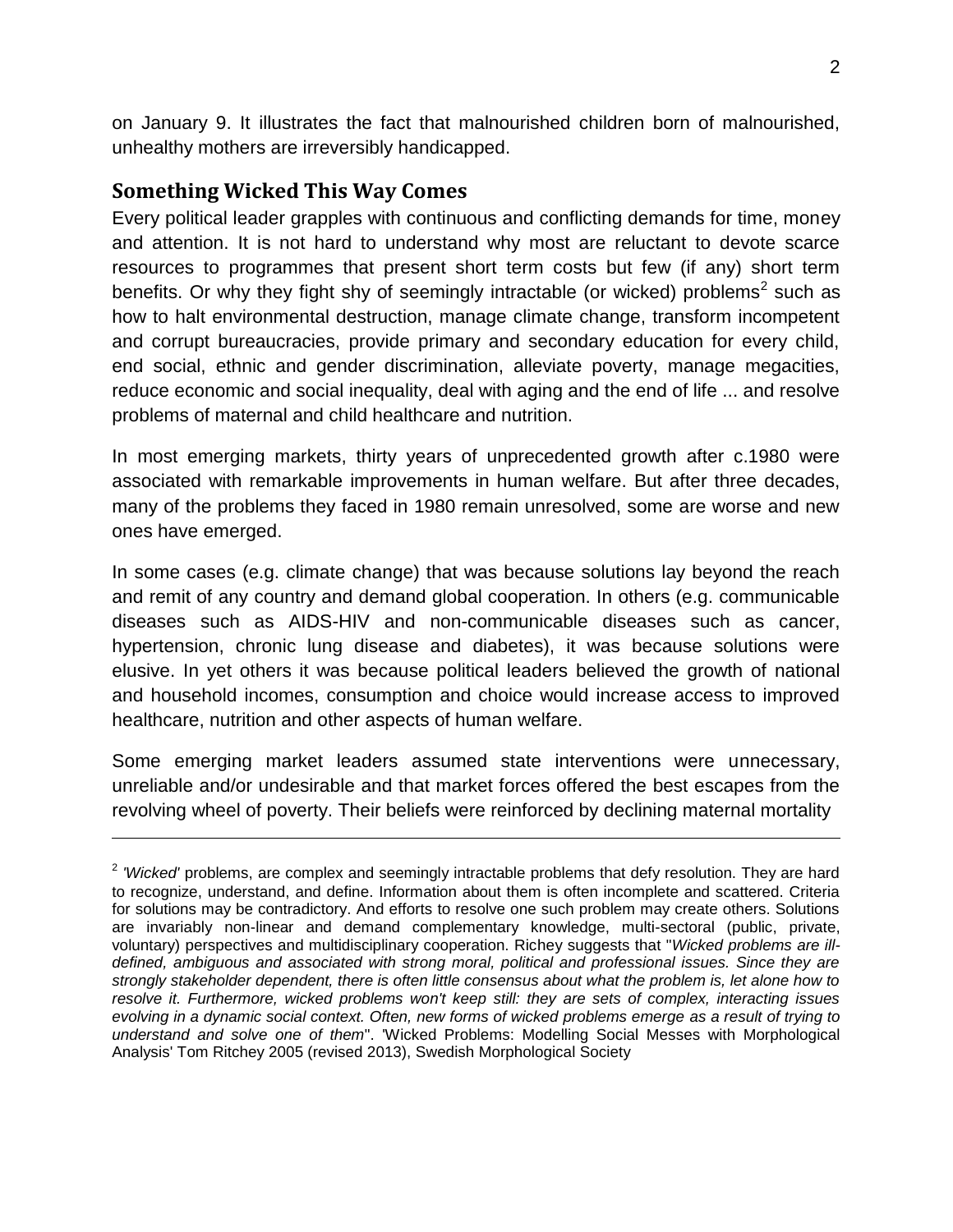ratios, lower rates of child mortality and mounting evidence of increased well-being between c.1980 and c.2010.

Yet few emerging markets relied entirely on the magic of their marketplaces. Some opted for government income transfers. Some launched innovations (e.g. telemedicine and the use of minimally trained health extension workers) to deliver healthcare to previously neglected urban and rural populations. Some focussed on expanding free or subsidized primary and secondary education. Some used fiscal and legislative tools to attack economic and social discrimination. Some created public-private sector initiatives. But most sought long-term change through combinations of macro policies and targeted interventions.

The results were uneven. Multiple measures confirm that household welfare in almost all emerging markets improved - in some cases dramatically - as growth trickled down and some low-income families became middle-income families. Buoyed by evidence of progress, most emerging market governments saw no reason to deviate from courses that seemed to be slowly reducing at least some of the problems they all faced, although those problems were exacerbated when growth coincided with regressive trends in income distribution.

Emerging markets entered the current decade having outgrown the rest of the world. Most expected the future to replay the recent past notwithstanding that many problems had been only partially resolved. Environmental destruction (with global implications) continued. Inequality continued and in some cases increased. Corruption and weak administration remained endemic. Access to education and healthcare remained patchy. Thirty years of sustained growth had produced remarkable progress, many more people were better off than they could have possibly imagined in 1980. Yet few emerging markets had taken aggressive advantage of growth to attack the most deep seated problems, alleviate tensions and manage potential threats.

The exceptions proved the rule. Some emerging markets (e.g. Brazil) traded some growth for improvements in equity. Others (e.g. Colombia, Mexico)<sup>3</sup> ploughed growing fiscal revenues into increasingly robust healthcare and education programmes, showing that (at least with hindsight) growth and equity could be joint pursuits.

# **Constraints**

The good news is that since the early 1980s maternal and child health and nutrition in emerging markets have significantly improved as a result of trickle-down growth, new policies and effective interventions; in most countries the cups of progress are not

 $\overline{\phantom{a}}$ 3 See Eduardo J Gomez: *Smart Development: How Colombia, Mexico, and Singapore beat the BRICS* Foreign Affairs, February 5, 2014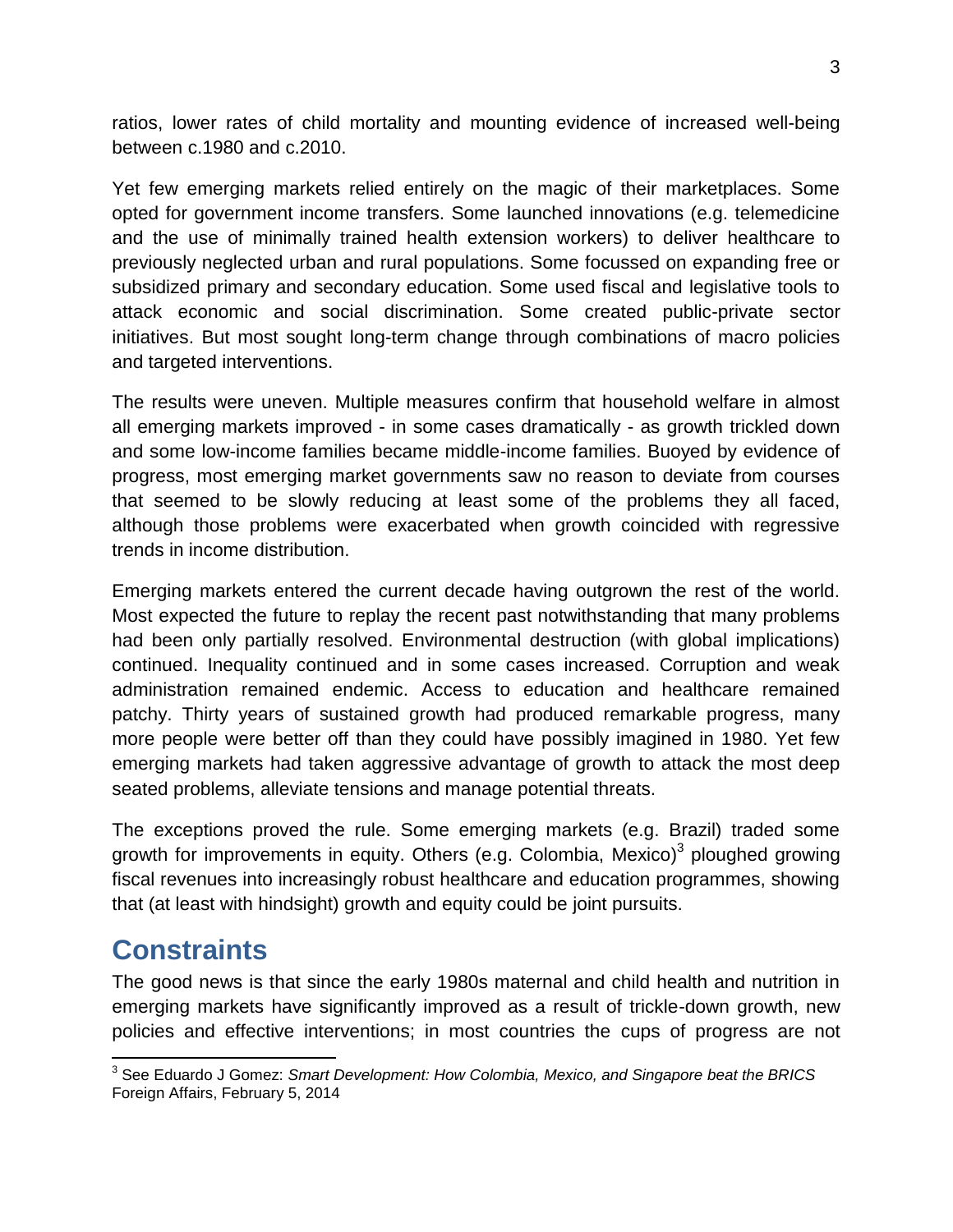running over but are at least half full. The not so good news is that while the incidence of under-nutrition is higher in poorer countries, the scale of under-nutrition is larger in emerging markets than anywhere else. The critical questions - the answers to which are keys to the ultimate question of what can and should be done now - are why problems persist in emerging markets and what can be learned from experience that would help resolve them in the future.

Although explanations for the lack of faster progress towards alleviating or eliminating under-nutrition differ, advocates of each explanation have long known that undernutrition cannot be eliminated if poverty and ignorance persist. The relationships are cyclical rather than linear. Under-nutrition is both a consequence and cause of poverty<sup>4</sup>. The need for targeted interventions grows as the prevalence of under-nutrition declines<sup>5</sup> Illiteracy, innumeracy and lack of knowledge can contribute to under-nutrition even if food is relatively plentiful.

However, decisions to rely on macro policies or sectoral interventions are not the whole story. Progress was also affected by: difficulties coordinating government action; private and voluntary sector reluctance to accept joint ownership of problems and solutions; mutual distrust between professional groups; problems quantifying costs and benefits; and weak leadership.

Because they are multifaceted and lie beyond the jurisdiction of health ministries, problems of health and public health, including those of maternal and child health and nutrition, cannot be addressed if governments are unwilling or unable to **coordinate**  action across national and local jurisdictional boundaries<sup>6</sup>. In most emerging markets, accountability for nutrition has been poorly defined, multiple ministries have managed (sometimes incompatible) policies that affect outcomes, and progress has been further constrained by their reluctance to collaborate and by ineffective leadership.

If the private and voluntary sectors are to play important roles in comprehensive action programmes of maternal and child health and nutrition, they must become **co-owners** of problems and solutions. In some emerging markets (as in higher income countries) the private sector has launched wellness initiatives to foster good nutrition in employee families. In others, the voluntary sector has been a force for progress. In a few the

 $\overline{a}$ 

<sup>&</sup>lt;sup>4</sup> Because under-nourished children cannot learn and are more vulnerable to ill health which hinders the child's capacity to secure work as an adult.

<sup>5</sup> See Block, Masters and Bhagowalia, *Does Child Undernutrition Persist Despite Poverty Reductions in Developing Countries?* Journal of Development Studies, 2012.

<sup>6</sup> At the EMS symposium on *Urbanization, Health and Human Security in Emerging Markets* (2011) Sir Michael Marmot suggested that Ministries of Health alone cannot resolve health problems and so *"every Minister is a Minister of Health*". See Findings, Conclusions and Recommendations at ems.gtc.ox.ac.uk.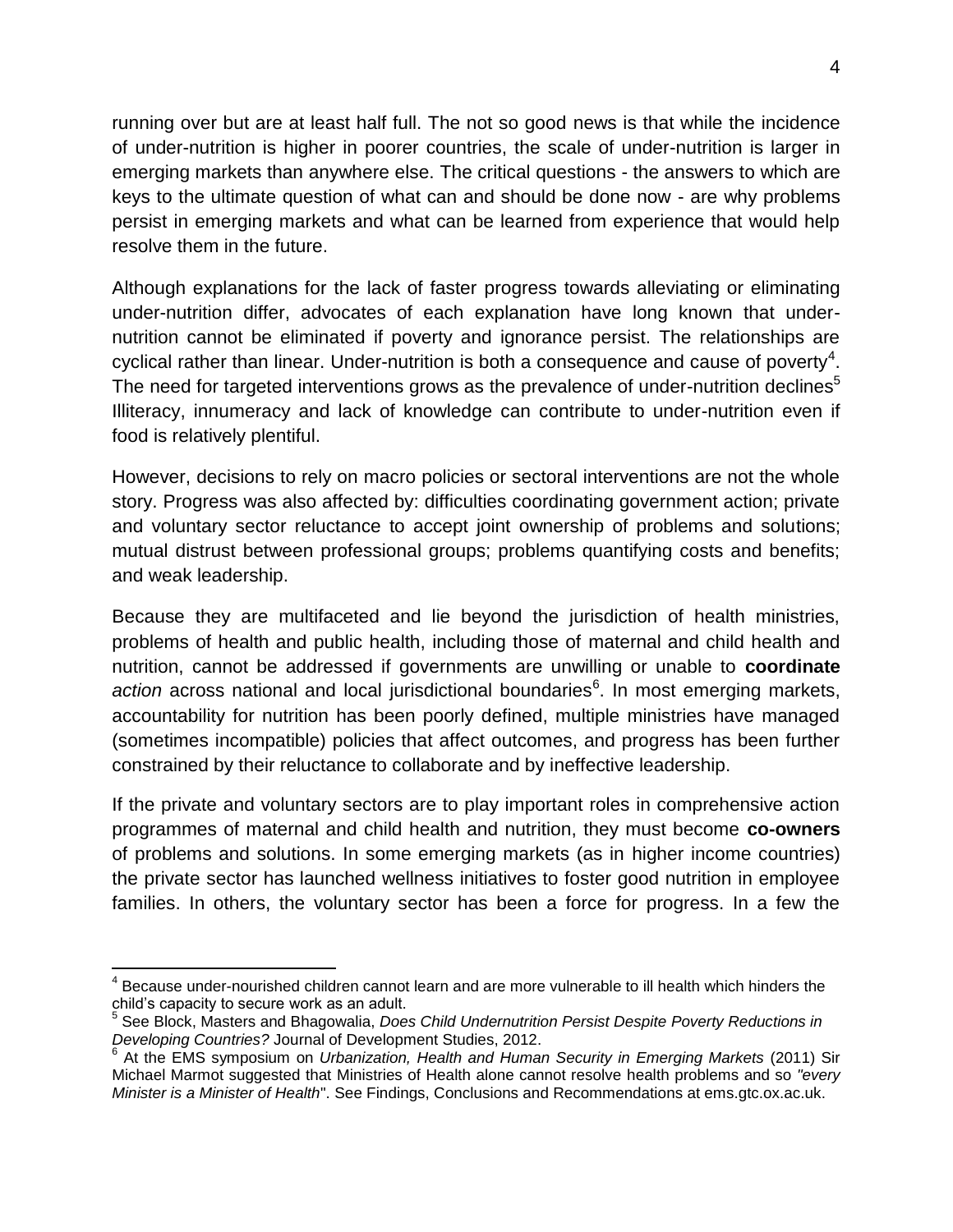private and voluntary sectors have collaborated with government and/or each other<sup>7</sup>. But there too a preference for autonomy has often constrained action.

In many emerging markets inadequate mutual understanding and/or respect between relevant **professional groups** (e.g. physicians and nutritionists) has impeded the development of policies and the implementation of programmes. This problem is not confined to emerging markets; solutions will depend on training and cultural change.

Problems with **quantification** have made it hard to persuade policy makers to act without evidence that action will produce measurable results and yield significant returns. This has left the way open (in this and other fields) to arguments grounded in anecdote, prejudice and personal experience. It has been hard to argue for action if costs - but not benefits - can be measured and even harder for policy makers to build support for change in the public at large, business and civil society.

History reveals that complex problems are rarely resolved without visionary, inspirational and determined **leadership.** The reluctance of *national* leaders (particularly in parliamentary democracies) to tackle problems of maternal and child health and nutrition can be at least partly explained by: lack of public understanding, support and pressure; uncertainty about outcomes; reluctance to spend resources on initiatives with long term payoffs; a tendency to focus on electoral cycles and thus the short term; press and media opposition; the attitudes and behaviours of business and civil society; and the effects of devolved power structures and difficulties of coordinating action across layers and levels of bureaucracy. Reluctance at *local* levels has in some cases been complicated by poor relationships between national, regional and local governments, and centralized decision making and budgetary authority. Local initiatives to resolve problems have often been stymied by lack of autonomy.

# **The Status Quo**

Having failed to resolve problems of maternal and child health and nutrition fully when their economies were booming, emerging markets must now address them in what, for many, may be a period of relatively slower growth. Whereas some intractable problems (e.g. climate change) will continue to demand global cooperation, most, including problems of maternal and child health and nutrition, will continue to demand countryspecific solutions.

Today, millions of mothers and children in emerging markets live at or below the poverty

 7 e.g. The on-going partnership between *GlaxoSmithKline* and *Save the Children* in the UK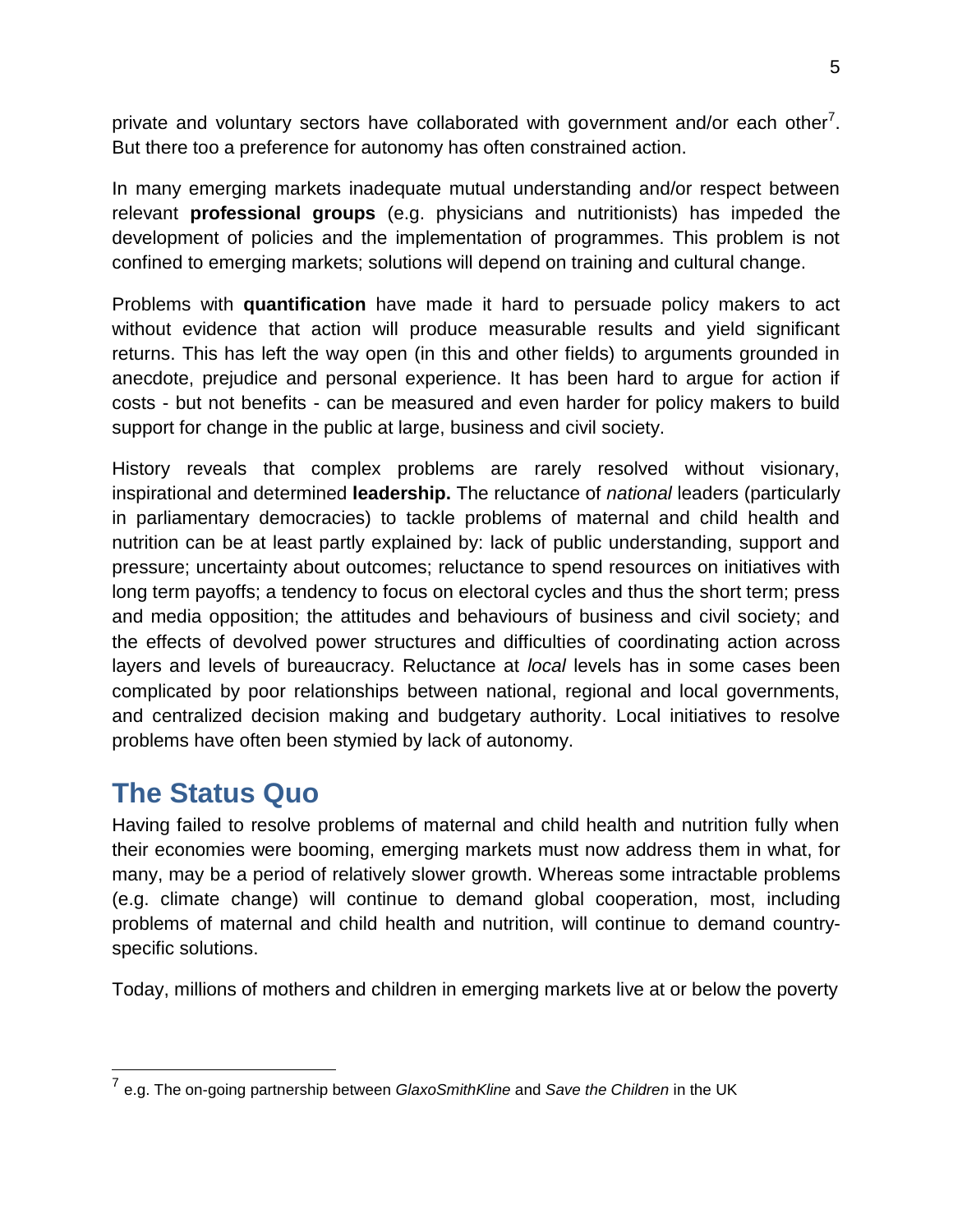line $^8$  in polluted environments with inadequate housing, water supply and sanitation, with limited if any access to schools and healthcare and little chance of good nutrition. Economically, socially, physically and nutritionally deprived children are likely to have impaired learning capacity, poor lifetime health and poor chances of finding regular or meaningful employment. They are vulnerable to adult chronic diseases (type 2 diabetes, cardiovascular disease, chronic lung and kidney disease), which start at younger ages than in higher income economies, destroy health during the wage-earning years and require expensive but usually unavailable treatment.

Fetal and infant development is shaped by the life-course health and nutrition of mothers. The wrong type of nutrition in the 1000 days between conception and age two adversely affects infant cognition, physical development<sup>9</sup>, educability and adult capability, employability and productivity. Under-nutrition in the 1000 day window also has detrimental effects on the next generation. If mothers have a poor start to life their children have a greater risk of low birth weight, stunting and poor cognition and the cycle repeats itself. A mother who has a poor start is at higher risk of developing diabetes during pregnancy, which adds to the risk her child will develop early-onset diabetes in adult life.

While these realities are timeless, emerging market populations that have benefitted from rising real incomes have had increasing access to foodstuffs associated with obesity. In many emerging markets high calorie, low nutrient foods have partially supplanted traditional diets. One result is that more women are overweight when they become pregnant and are also at increased risk of pre-eclampsia and gestational diabetes. They and their children will suffer adverse lifetime health effects.

In most emerging markets the negative impact of under-nutrition and malnutrition has been exacerbated by regressive patterns of income distribution<sup>10</sup>. In countries where the benefits of growth have trickled down or have been partially reallocated through public, private or voluntary sector interventions (e.g. child and adult food programmes, health and nutrition education, income transfers, progressive taxation) absolute poverty has diminished and nutrition standards have improved. In countries where the benefits of growth have flowed disproportionately to high income earners, corporate profits and

 $\overline{a}$ 

 $^8$  Defined by the United Nations as an income of \$1.25 per capita per day in 2005 US\$.

<sup>&</sup>lt;sup>9</sup> A three-decade study showed that Guatemalan men who had better nutrition in the womb and early life went on to secure higher hourly wages than those who had not. See *Effect of a nutrition intervention during early childhood on economic productivity in Guatemalan adults*. [John Hoddinott,](http://www.researchgate.net/researcher/6935771_John_Hoddinott/) [John A Maluccio,](http://www.researchgate.net/researcher/8365783_John_A_Maluccio/) [Jere R Behrman,](http://www.researchgate.net/researcher/3839767_Jere_R_Behrman/) [Rafael Flores,](http://www.researchgate.net/researcher/38790095_Rafael_Flores/) [Reynaldo Martorell](http://www.researchgate.net/researcher/38775165_Reynaldo_Martorell/) International Food Policy Research Institute, Washington, DC, USA. [The Lancet](http://www.researchgate.net/journal/1474-547X_The_Lancet) 2008; 371(9610):411-6.

<sup>10</sup> Measured by changes in the Gini Index, which reveals the extent to which the distribution of income or consumption expenditure among individuals or households deviates from a perfectly equal distribution. A Gini Index of 0 represents perfect equality. An index of 100 implies perfect inequality.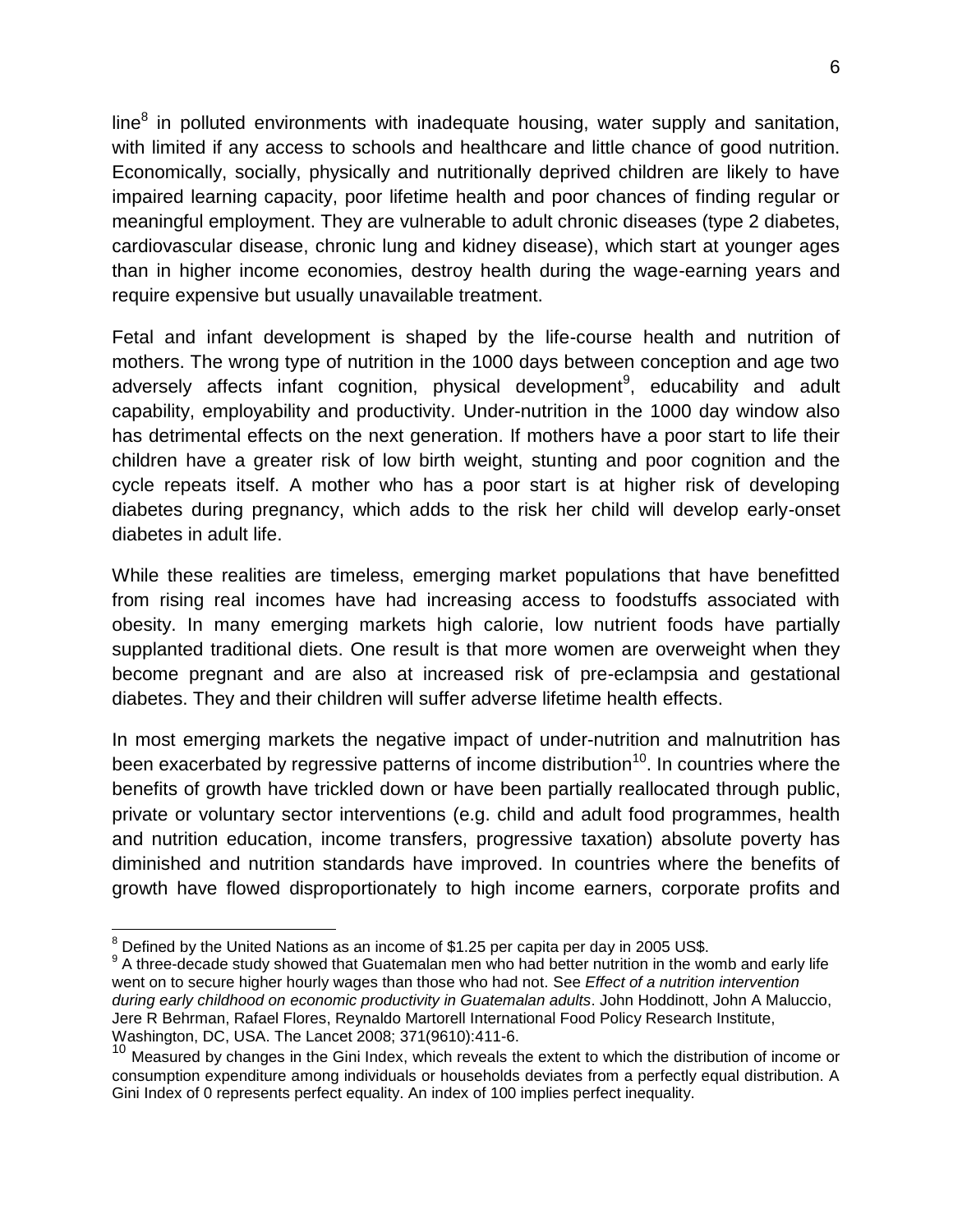returns on investment, absolute poverty has diminished less while relative poverty has increased. The social determinants of health are not a simple function of income distribution but regressive distributive trends contribute to the health consequences described by Sir Michael Marmot at an EMS symposium in 2011.<sup>11</sup>

New developments in epigenetics show that environmental factors, such as poor diet in pregnancy, can alter the regulation of fetal genes, which influences child development. This effect almost certainly persists into adulthood leading to increased risks of diabetes, hypertension and cardiovascular disease that can affect subsequent generations. It is well known that pregnancy and the first two years of postnatal life (the first 1000 days) are crucial to later outcomes; however, (in emerging markets as elsewhere) inadequate attention is generally given to the period leading up to conception when epigenetic effects are critical, and the first few weeks of pregnancy when placentation and organogenesis occur and when better surveillance and treatment are needed.

#### **Consequences**

 $\overline{a}$ 

The direct economic benefits of improved maternal and child health and nutrition would be fitter, stronger, healthier, more educable, more adaptable, more productive and more competitive workforces. Although the full payoff would be delayed there would be  $interim$  benefits<sup>12</sup> as conditions improved and local and national economies would benefit as workforces became more capable. If action were taken in some emerging markets but not in others, workforces in countries failing to take action would become relatively less productive, less adaptable to technological change, less attractive to foreign investors and less able to contribute to sustained growth.

The critical importance of investment in early childhood was emphasized by Professor James Heckman<sup>13</sup> who told the symposium on January 10: "*The highest rate of return in early childhood development comes from investing as early as possible from birth through age five in disadvantaged families. Starting at three or four is too little, too late as it fails to recognize that skills beget skills in a complementary and dynamic way. Efforts should focus on the first years for the greatest efficiency and effectiveness"<sup>14</sup>* .

<sup>&</sup>lt;sup>11</sup> See report on symposium on *Urbanization, Health and Human Security* (ems.gtc.ox.ac.uk).

 $12$  Policies and programmes would benefit all women and not only mothers by providing at least minimal life-course healthcare to all women, irrespective of whether they wish or expect to become pregnant, beginning with culturally appropriate sexual education and guidance for girls of secondary school age.

<sup>&</sup>lt;sup>13</sup> Professor James Heckman is the Henry Schultz Distinguished Service Professor of Economics at the University of Chicago. He was the Nobel Laureate in Economics in 2000. A video interview with Professor Heckman by Tsung Mei Cheng was presented to participants and an invited audience at a special session of the symposium at the Ashmolean Museum on 10 January 2014.

<sup>&</sup>lt;sup>14</sup> James Heckman, December 7, 2012. www.theheckmanequation.org.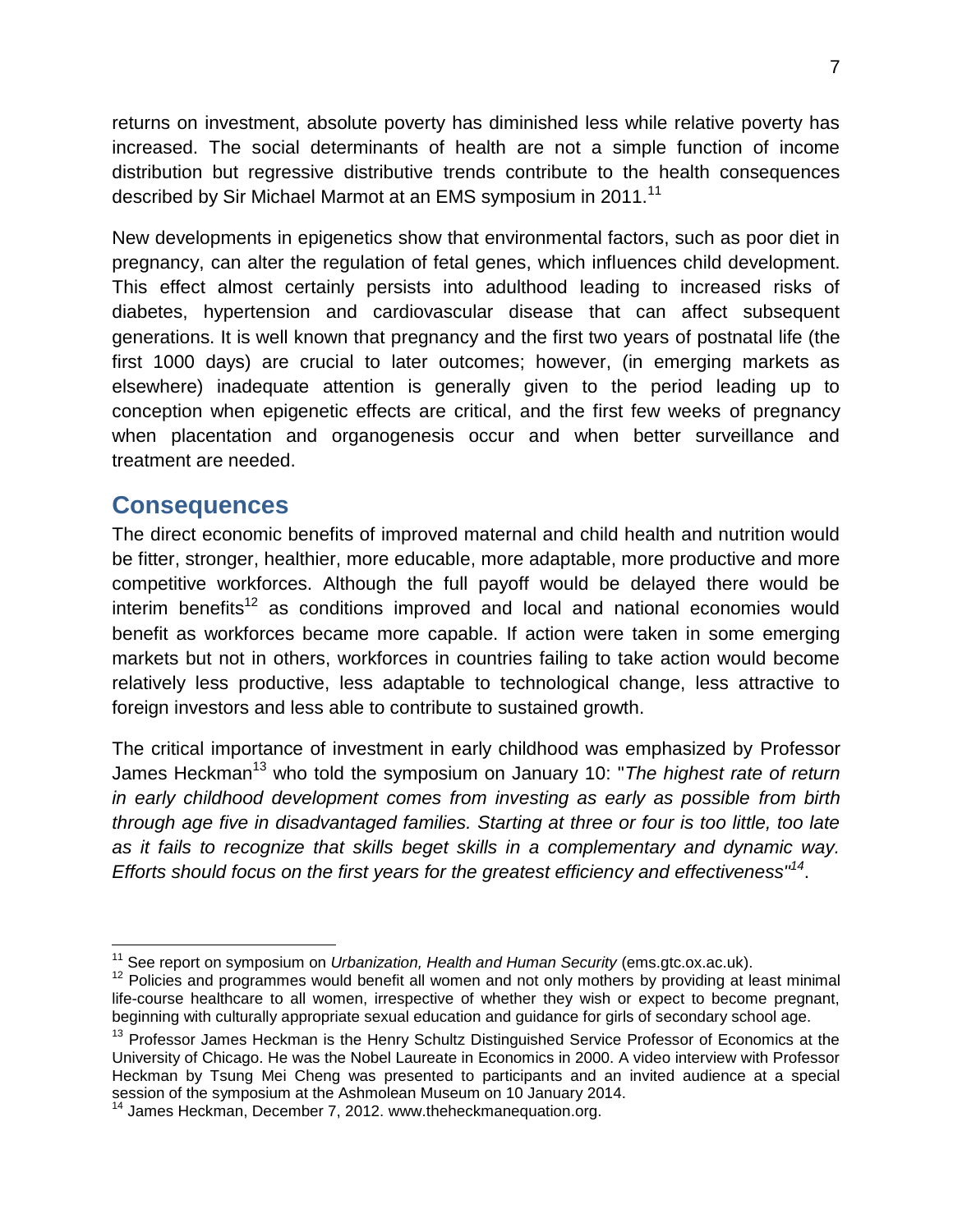Today's emerging markets have emerged from the ranks of 'developing' countries because they reached escape velocity. They are dynamic. Their collective mantra is change. But if they fail to resolve their most intractable problems they will not maintain recent rates of progress. Today, they are ahead (in many cases far ahead) of currently poorer nations in Africa, Asia and Latin America. But some of those poorer countries are growing fast and have significant resource endowments, large supplies of unskilled but inexpensive labour and are increasingly attractive to foreign investors. They may or may not be the next emerging markets but if the current emerging markets wish to stay ahead they will need to develop technology based industries. They will be unable to do so unless they develop their human assets.

There is compelling evidence to show that efforts to produce better fed, better educated, healthier and more capable populations are associated with improved income distribution and enhanced vertical mobility and social cohesion<sup>15</sup>. Where action is *not* taken circular and cumulative causation would leave those left behind further behind.

There is also compelling evidence to show that emerging markets have achieved degrees of enhanced geo-political stature in the last 30 years: some (e.g. Brazil, China, India) globally, others (e.g. Colombia, Mexico, Peru) regionally. Those gains too could be reversed if emerging markets fail to grow the human capital they will need to consolidate their new-found places in the world.

# **Recommendations**

#### **To Emerging Market Governments**

The reach of national and local governments in emerging markets varies from centralized systems (e.g. Russian Federation) to decentralized systems with strong central management (e.g. China), to parliamentary democracies (e.g. Brazil, Chile, Colombia) to constitutional monarchies (e.g. Jordan) to currently unstable systems (e.g. Egypt). Historically, governments have set maternal and child health (and in some cases) nutrition policies, funded and managed interventions and (in some cases) regulated other initiatives. Their power has ranged from dominant to (relatively) marginal. Recognizing that every emerging market faces a plethora of complex and competing claims on its resources the symposium offered the following recommendations to emerging market governments.

 $\overline{a}$ Many high income countries, (e.g. Germany, UK, USA, France, Japan) pioneered comparable initiatives in the early and mid 20th century. Some former emerging markets (e.g. Singapore, South Korea) that have graduated from emerging market status to the lower echelon of high income country status have launched effective programmes more recently with impressive results.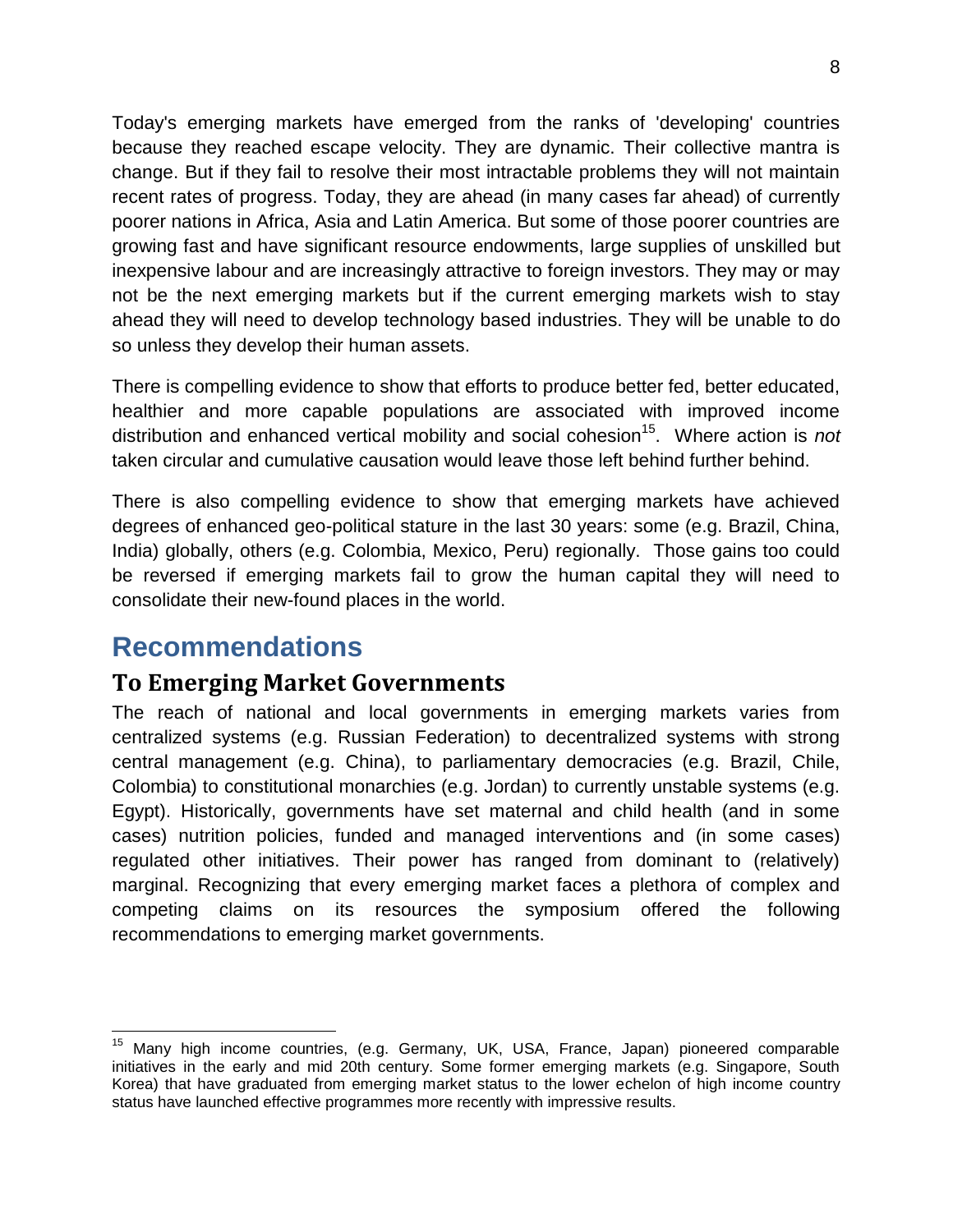#### *Recommendation 1: Nutrition Policies and Practices*

Governments should improve (or if they do not now exist) create national nutrition policies that:

- Provide comprehensive frameworks for achieving national nutrition objectives.
- Link nutrition policies with agricultural policies, supply chains and dietary traditions.
- Feature nutrition education and training for both males and females including selecting, cultivating and preparing nutritious foods, emphasizing balanced nutrition rather than caloric intake, stressing the avoidance of fructose and saturated fats and fostering understanding of the risks of excessive consumption of harmful foodstuffs.
- Take account of sectoral policies that (intentionally or unintentionally) may influence nutrition outcomes (e.g. subsidies for bio-fuel production).
- Take account of local food preferences and customs.
- Incorporate interventions that have been shown to have high returns including the provision of vitamins and micronutrients<sup>16</sup> for children and mothers through food fortification and therapeutic feeding with special foods for malnourished children.
- Incorporate interventions based on new research (see Recommendation 6).

#### *Recommendation 2: Health Policies and Practices*

Governments should ensure that national health policies provide for:

- Essential healthcare for women, men and children.
- Comprehensive sexual education and support services for women (including adolescent girls) and men (including adolescent boys).
- Effective training for health workers in ante-natal and post-natal care.

#### *Recommendation 3: Objectives*

**A**. Governments should ensure that maternal and child health and nutrition strategies define objectives for **families** by:

- Ensuring nutrition policies and interventions emphasize nutrient composition, exclude empty calories, contain appropriate amounts of carbohydrates, proteins, fats, vitamins, minerals, and appropriate ratios of Omega 3 and 6 fatty acids.
- Coordinating improvements in maternal and child health and nutrition with improvements in primary and secondary healthcare and improvements in basic education, health education and health education.
- Recognizing that men have equal rights to adequate nutrition, healthcare and education in their own right because their capacity for work and fatherhood is linked to their nutrition and health.

 $\overline{a}$ <sup>16</sup> e.g. The guidelines proposed in *Scaling Up Nutrition* (Horton *et al*, The Lancet 2009) included: Breast feeding, complementary feeding for infants after six months, improved hygiene, periodic vitamin A supplements, zinc supplements, micronutrient powders, de-worming drugs, iron-folic acid supplements and iodized oil capsules.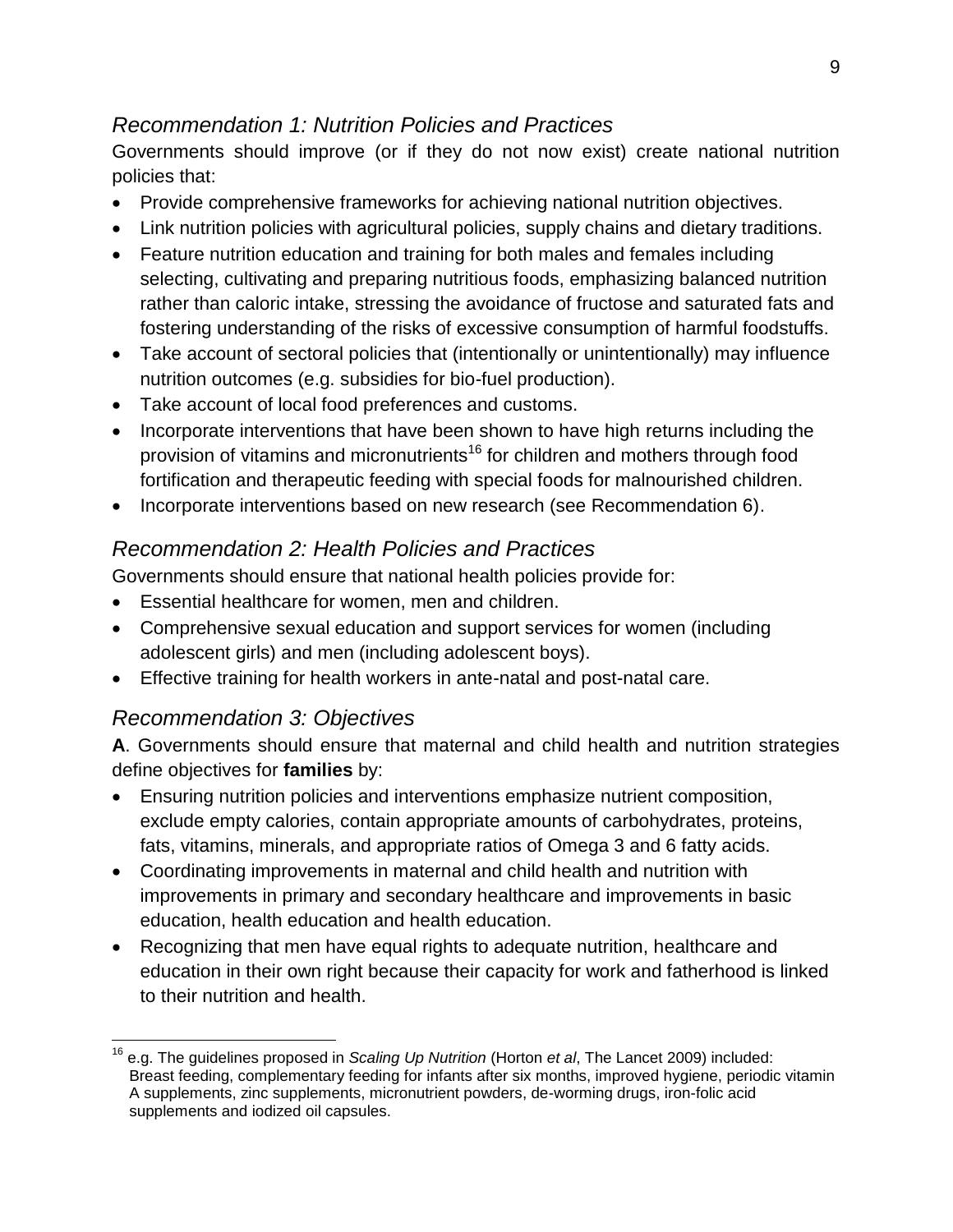Exploiting synergies in public, private and voluntary sector collaboration.

**B.** Governments should ensure that maternal and child health and nutrition strategies define objectives for **women** by:

- Ensuring all women, whether mothers or not, have equal rights to sound nutrition and physical, mental and emotional health to enable them to benefit from education, acquire skills needed for employment (including the ability to adapt to changing demands) and play productive roles in communities;
- Designing women's health agendas on the basis of the female life course from adolescence through the end of life to:
	- o Improve women's health and well-being.
	- o Provide education and advice on contraception, child-spacing and safe abortion with particular attention to sex education, advice and support for adolescent girls including health monitoring, reproductive education and specific interventions (e.g. dietary supplements).
	- o Provide gynaecological and obstetric care including ante-natal care (to address the fact that the largest proportion of child deaths occur in the neonatal period<sup>17</sup>); safe abortion, safe childbirth<sup>18</sup> and post-natal care<sup>19</sup>.
	- o Recognizing the importance of appropriate healthcare during the pre-conception period, ensuring:
		- Equal attention for women who neither wish nor intend to become pregnant
		- **Pre-conception interventions benefit women as women and not only as** potential mothers
		- Avoiding an excessive focus on women as *incubators.*
	- $\circ$  Embracing the facts that: not all women become mothers; the age of maternity is preceded by fetal, infant, childhood and adolescent life and is followed by midlife and old age; and that active motherhood is concentrated in two or three decades.
	- o Adopting a multidimensional index of maternal (and child) health incorporating measures of morbidity as well as measures of maternal and child mortality.
	- o Recognizing that expanding medical knowledge has made it increasingly possible to preserve the lives of infant children who not long ago would have died. As that knowledge continues to expand there will be a growing need to:

 $\overline{a}$ 

 $17$ Multilateral movements (e.g. "Every Newborn") acknowledge the need to improve antenatal and newborn care practices to prevent death and neurosensory disability.

 $18$  One half of all infant and maternal deaths occur within 48 hours of birth.

<sup>19</sup> Universal Declaration on Human Rights (1948), UN Convention on All Forms of Discrimination Against Women (1979), UN Declaration on the Rights of the Child (1959).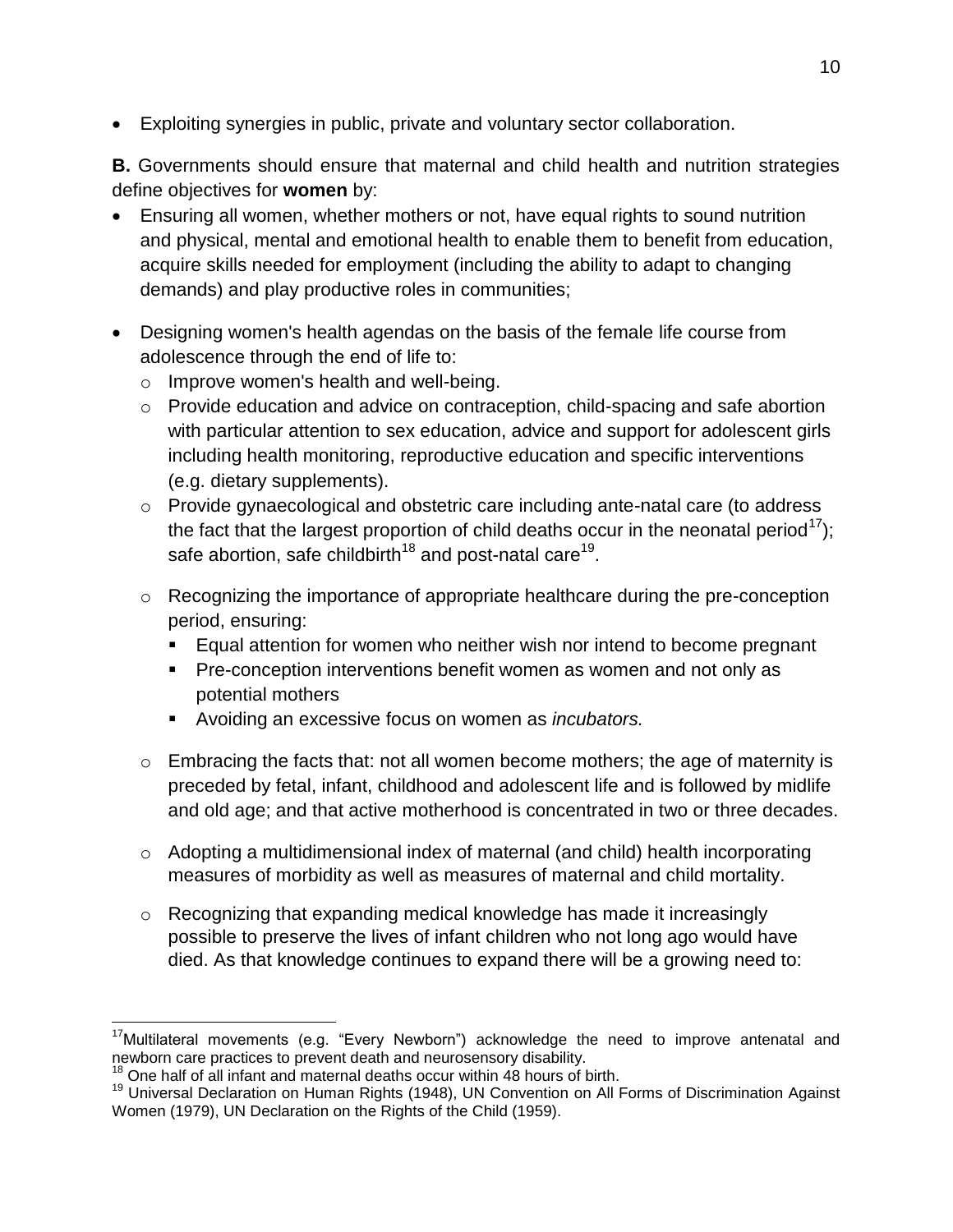- Focus on morbidity as well as mortality and the unintended consequences of an exclusive focus on mortality.
- Recognize that (in emerging markets as elsewhere) pregnancy is not necessarily a result of conscious choice and that sexual violence, lack of access to reliable contraceptive advice and devices and unsafe abortion play a huge role in maternal mortality and morbidity, particularly in impoverished emerging market communities.
- Recognize that the scientific capacity to preserve life must be balanced against the anticipated quality of life of rescued children and the direct and indirect costs of managing lifetime disabilities.
- o Acknowledging that women are both managers of their own health *and* the health of future generations.

**C**. Governments should ensure that maternal and child health and nutrition strategies define objectives for **Fetuses, Infants and Children** by: (i) Paying special attention to fetal and infant development in the 1000 days between conception and age two; (ii) Employing universal standards of fetal and infant development; and (iii) Considering the unintended consequences of intervention (e.g. rescue of preterm infants leading to an increasing burden of disabilities).

#### *Recommendation 4: Planning and Coordinating Action*

Governments should ensure that maternal and child health and nutrition strategies:

- Engage the *private sector* in collaborative initiatives that exploit the comparative advantages of government and business to improve maternal and child health and nutrition.
- Engage *civil society* in collaborative initiatives that exploit the advantages of governments and NGOs to improve maternal and child health and nutrition.
- Promote and encourage collaboration between the private sector and civil society in light of experience gained in successful ventures<sup>20</sup>.
- Ensure policies, mechanisms and mandates are in place to facilitate, monitor and enforce cooperation between government departments with functional responsibilities for aspects of maternal and child health and nutrition.
- Ensure policies and programmes incorporate comprehensive metrics on health and nutrition including morbidity *and* mortality, disaggregated data that identifies the most vulnerable women and children measure the costs and benefits of government and other interventions including the impact of antenatal and postnatal interventions.
- Recognizing that solutions in every emerging market may be different, embrace the new fetal and newborn growth standards defined by INTERGROWTH-21<sup>st</sup> (see Recommendation 6) that complement the globally endorsed WHO Child Growth

 $\overline{a}$ <sup>20</sup> e.g. The on-going partnership between *GlaxoSmithKline* and *Save the Children* (UK)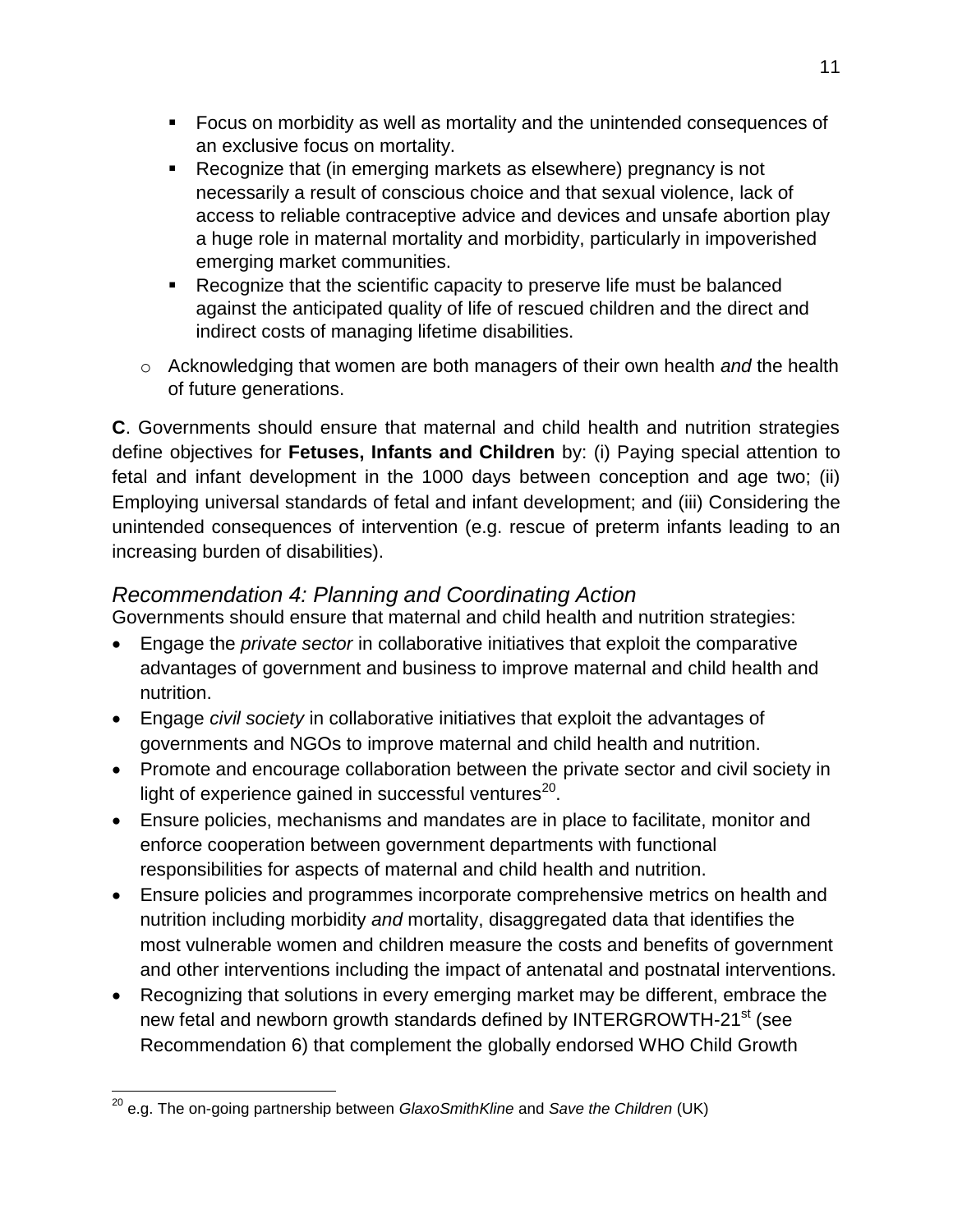Standards from birth until the age of five. The standards are tools to allow governments to identify subpopulations that could benefit from increased policy efforts in maternal nutrition, health and social care.<sup>21</sup>

 Consider whether nutrition is given appropriate weight in medical education and if not take steps to redress the imbalance.

#### *Recommendation 5: Communications*

Governments should ensure that maternal and child health and nutrition strategies enhance public, private sector and voluntary sector understanding of problems and solutions and how they affect individuals, families and private and voluntary organizations by:

- Encouraging individuals, families and private and voluntary organizations to align their attitudes and behaviours with the theme of the messages.
- Capturing the attention of the public at large and specific interest groups including women, adolescent girls, men and boys.
- Taking account of lessons learned from other public messaging campaigns<sup>22</sup>.
- Reaching disadvantaged communities.
- Promoting action by multilateral and international organizations to address problems and seek solutions including disseminating global experience and lessons learned.

#### *Recommendation 6: Research*

**A.** Governments should ensure that maternal and child health and nutrition strategies encourage, promote and fund research to investigate unresolved questions such as:

- The costs and benefits of interventions versus the cost of doing nothing.
- The value of locally driven research and solutions anchored in local realities versus the value of comparative international studies.
- The dynamics of nature and nurture.

 $\overline{a}$ 

The impact of external environments and behaviour on health outcomes.

**B.** Recognizing evidence-based knowledge has dispelled myths, shifted priorities, changed practices and yielded improved maternal and child health and nutrition, governments should ensure that maternal and child health and nutrition strategies:

 Take full advantage of emerging research including the preliminary results of INTERGROWTH-21<sup>st</sup>, a large, multi-ethnic project conducted in eight defined geographic regions around the world including the conclusions that:

 $21$  The INTERGROWTH-21<sup>st</sup>findings will help governments identify what should to be done to prevent poor growth in early life and provide benchmarks against which early growth can be measured.

<sup>&</sup>lt;sup>22</sup> Successful global campaigns to reduce smoking, curb alcoholic consumption and eliminate racial and ethnic discrimination offer useful encouragement and examples.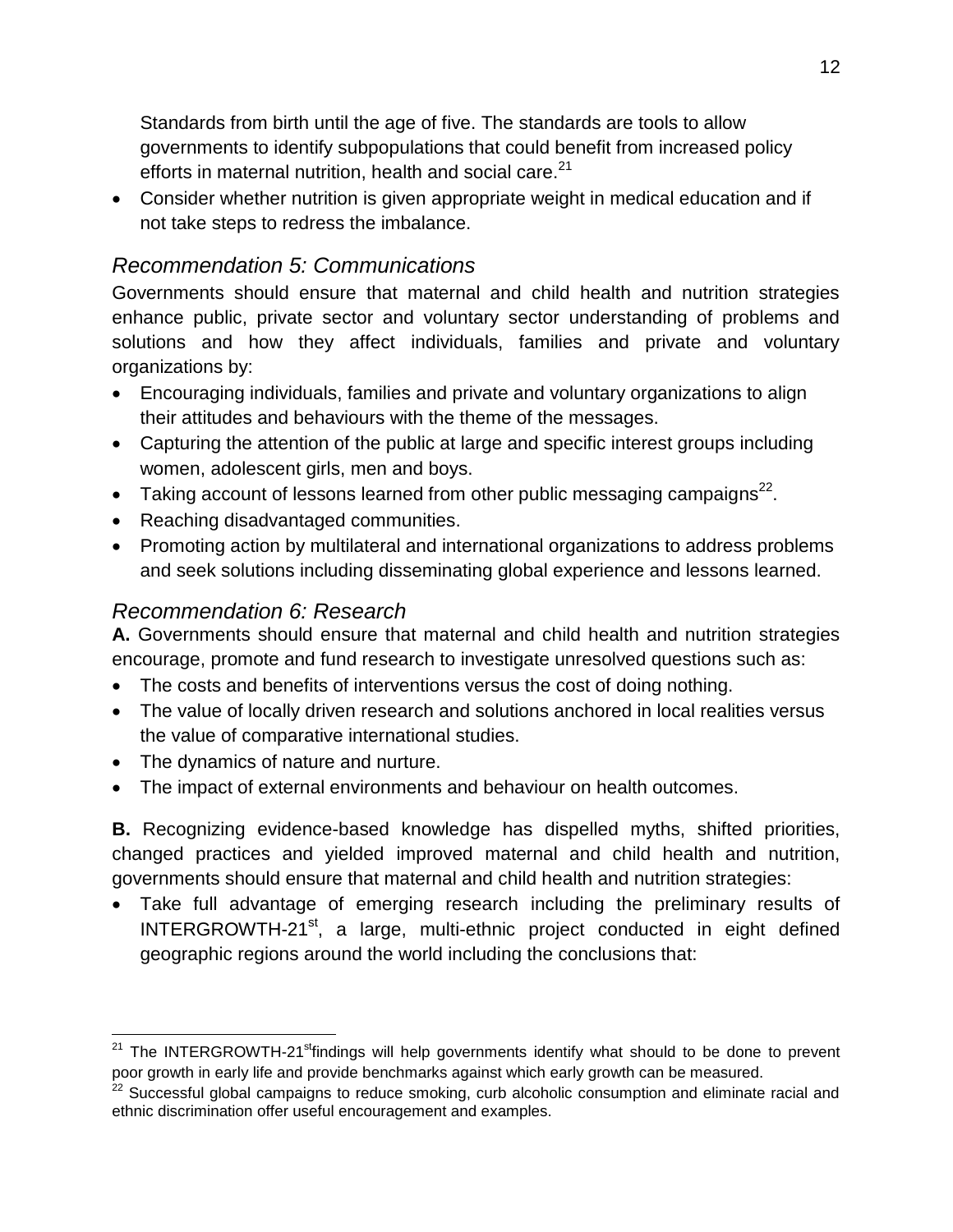- o Under *optimal* conditions, the growth and development of *all* children in all places is essentially similar *irrespective of nationality and ethnicity.*
- o Ethnic and national stereotypes of physical and cognitive attributes that are deeply embedded in many cultures<sup>23</sup> are scientifically groundless and morally wrong. That does **not** mean past or current metrics of physical or cognitive development (e.g. height, weight, intelligence) are invalid. It means that if all mothers, everywhere, enjoyed optimized health and nutrition throughout their lives, and if their babies were born in optimized conditions, all children would have similar life chances.
- $\circ$  If optimized conditions for fetal, infant and child development were created in emerging markets those conditions would produce changes in male and female height, weight, growth and cognitive potential *within a single generation*.
- $\circ$  Fetal and infant health outcomes are primarily attributable to the social, economic, nutritional and physical environments of mothers before, during and after pregnancy.
- $\circ$  If mothers were healthy at the start of pregnancy, lived in environments that were free from external constraints on growth, had access to regular evidence-based healthcare, and breast fed their children, *all* children would have similar linear growth patterns from conception to age five $^{24}$ .
- o Measures of optimal growth from conception through age five valid for *all infants and children from all ethnic groups in all countries* will soon be released by INTERGROWTH-21<sup>st</sup> which will also release new standards describing, for the first time, how fetuses and newborns *should* grow if their mothers' nutritional and healthcare needs are met (i.e. achieve optimal growth).
- One of the most important determinants of fetal and newborn status is *gestational age,* against which physical growth can be compared throughout pregnancy and at birth. The tools developed by INTERGROWTH-21<sup>st</sup> provide standardized methods for comparing length/height and head circumference for gestational age within individuals and across populations.

### **Recommendations to Other Governments**

Problems of maternal and child health and nutrition in emerging markets should rightly concern the world at large. First, because, unresolved, they pose growing threats to

 $\overline{a}$ *<sup>23</sup>* (e.g. *"People in Country A are inherently small"; "People in Country B are inherently unintelligent"; "People of ethnicity 'C' are inherently strong; "People of ethnicity D are inherently intelligent"*).

<sup>&</sup>lt;sup>24</sup> These findings complement those of the widely-used World Health Organization (WHO) Child Growth Standards for children of 0 to 5 years, derived from the Multicentre-Growth Reference Study [MGRS] (2006).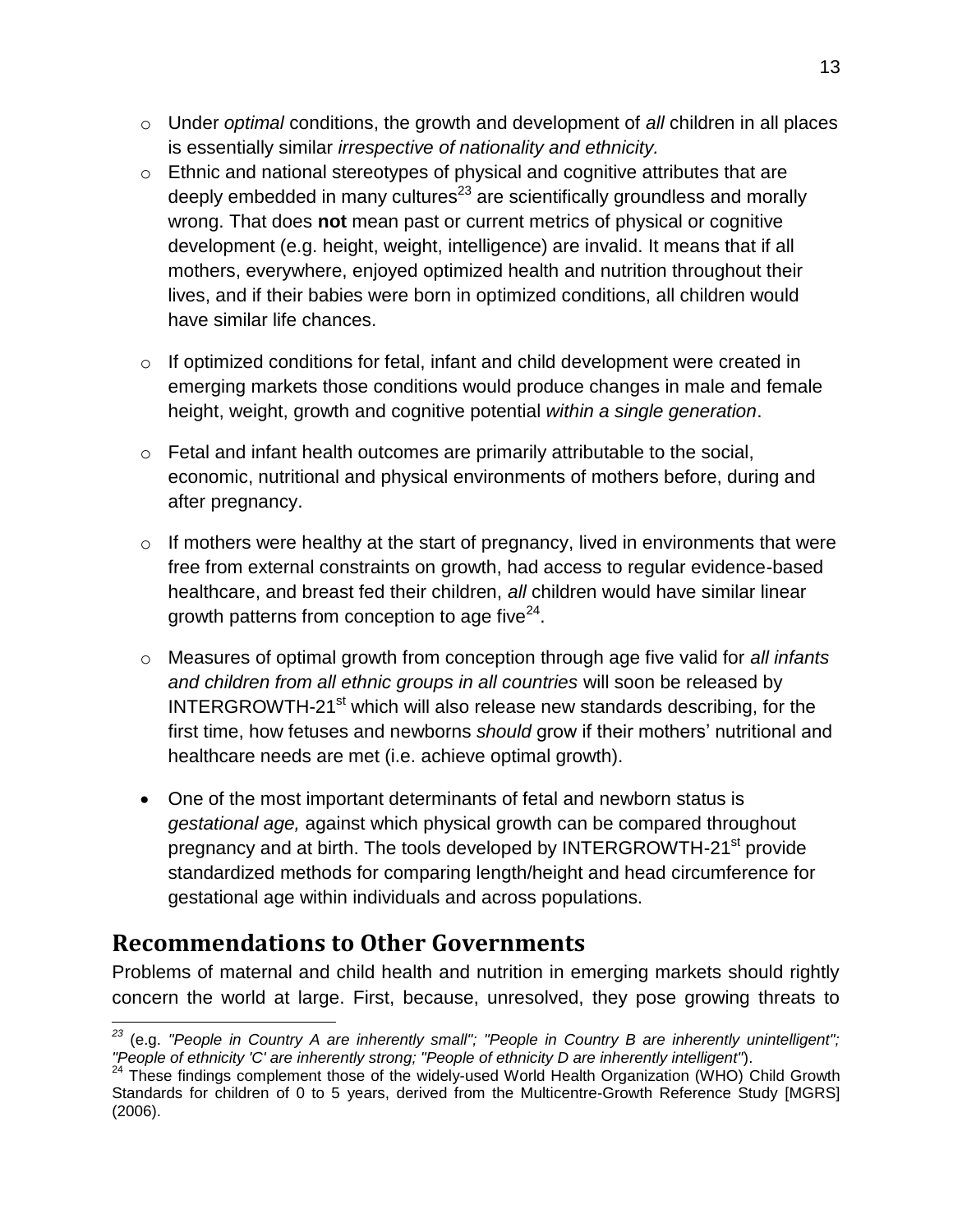prosperity, cohesion and stability in emerging markets. Second because emerging markets now play crucial roles in the world economy. Third because emerging market problems are therefore global problems. Accordingly, it is **recommended** that governments of high income countries should:

- Urge multilateral institutions, multinational corporations and global NGOs to provide financial, technical and administrative support to emerging markets in their quest for practical solutions to problems of maternal and child health and nutrition.
- Use their influence and budgetary authority to promote research on problems of maternal and child health in emerging markets.
- Focus bilateral financial and technical assistance programmes on problems of maternal and child health and nutrition in emerging markets.

### **Recommendations to Institutions of Global Governance**

Although WHO, FAO, UNICEF, WFP, UNFPA, the World Bank, regional development banks and other multilateral agencies and institutions have made important contributions to improved maternal and child health and nutrition since 1945, *The Lancet* concluded in 2008 that: "The international nutrition system is broken ... (and) leadership is absent". Since then (see *Scaling Up Nutrition: A Framework for Action*) 25 global and regional institutions and private sector and civil society organizations have created a coalition of support for further initiatives. Against this background and in light of its own conclusions, the symposium r**ecommends** that institutions of global governance should:

- Prioritize improved maternal and child health and nutrition in the 2015 Millennium Development Goals (MDG15) and the post-2015 Sustainable Development Goals.
- Develop a comprehensive global index of fetal and child development (including potential life years lost) for monitoring programme effectiveness.
- Consider a commitment to help emerging markets create optimal conditions for fetal and child development in a single generation (by 2030) through macro-economic policies and evidence based interventions. Ĩ

### **Recommendations to Private Sectors**

In some emerging markets<sup>26</sup> businesses can rely on external sources of labour<sup>27</sup>. Most rely on domestic sources and therefore have vital interests in improving maternal and

 $\overline{a}$  $^{25}$  Scaling Up Nutrition: A Framework for Action, Reprint 2011.

 $^{26}$  e.g. Subject to national and regional (e.g. European Community) immigration constraints.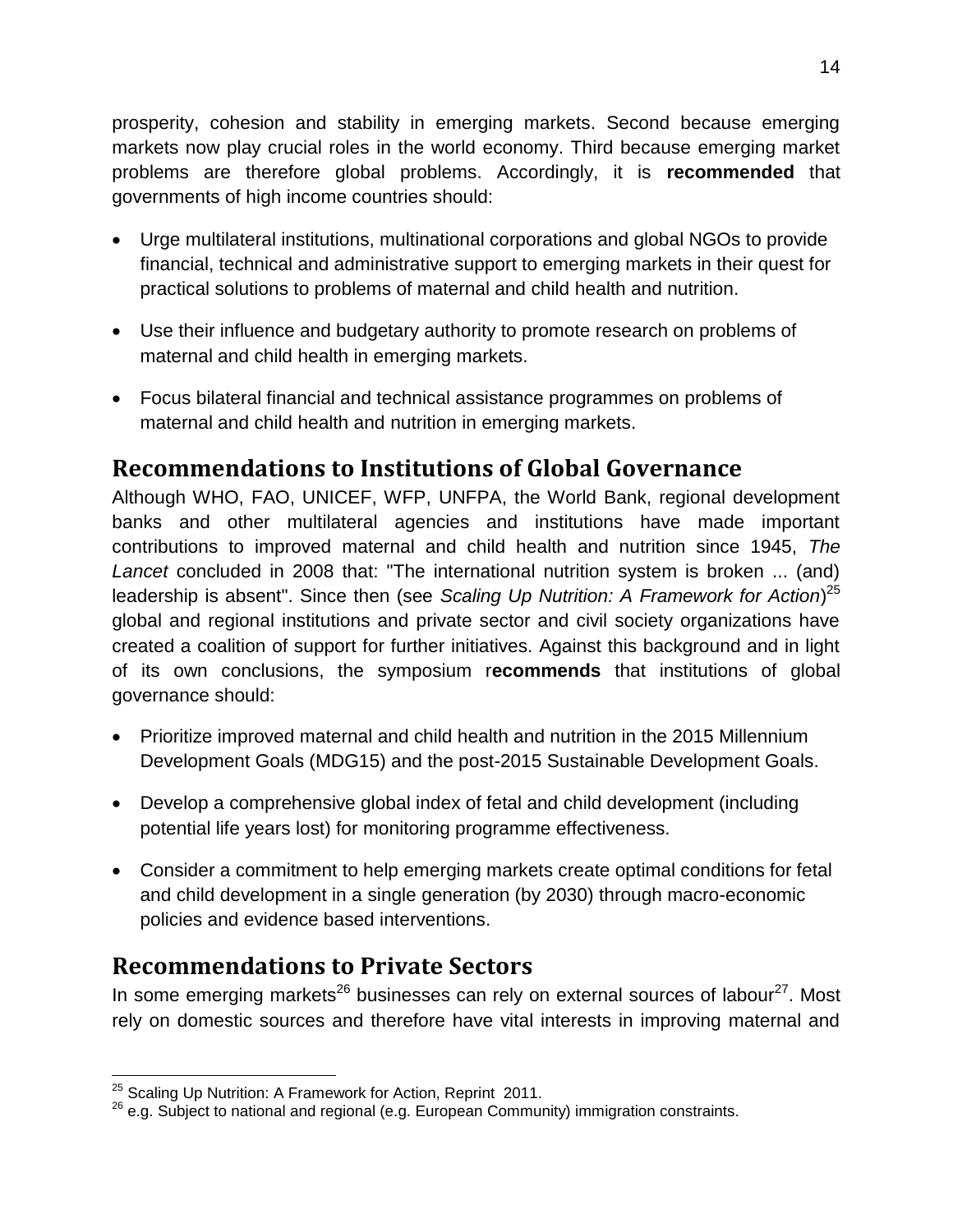child health and nutrition. Their future growth will partly depend on their capacity to compete with high income countries in higher value added goods and services and their capacity to make that transition will partly depend on industrial and business practices that demand healthy, educable workforces.

Simultaneously, some poorer countries (e.g. Bangladesh, Ethiopia, Kenya) with labour cost advantages and *relatively* stable political and economic conditions that have, until recently, relied on primary industries, are attracting foreign investment in secondary and tertiary industries. That may not be an imminent threat to emerging markets but is a timely warning that if emerging markets do not accelerate the development of human assets they will find it hard to compete with high income countries while seeing off potential threats from poorer countries.

Faced with these realities it is **recommended** that private sectors in emerging markets:

- Urge governments to improve maternal and child health and nutrition to ensure long term supplies of employees with the capacity to learn new skills.
- Expand production of foods fortified with micro-nutrients.
- Develop public-private partnerships for food fortification to complement public and voluntary sector programmes.
- Use their marketing skills to support public sector nutrition campaigns.
- Collaborate with government and civil society to develop multi-sectoral programmes to improve maternal and child health and nutrition.
- Mimic examples set by multinational and other corporations in other fields<sup>28</sup> by launching in-house nutrition and healthcare solutions leading to productivity gains, enhanced employee loyalty and retention and improved reputations.

# **Recommendations to Civil Society**

Civil society has played important roles in improving maternal and child health and nutrition in emerging markets. International (e.g. *Save the Children*) and national (e.g. India's *Akshaya Patra*) organizations have launched and sustained extensive and effective initiatives; persuaded governments to adopt, modify and implement maternal and child health and nutrition strategies and programmes; and by monitoring and publicizing objective measures of public and private sector performance.

 $\overline{a}$  $27$  e.g. Dubai and other Gulf States are not emerging markets (using EMS criteria) but rely largely on imported labour and are relatively independent of the nutrition, health and education of local workforces.

<sup>28</sup> A major recommendation of the 2013 symposium on *Gender Inequality in Emerging Markets* was that private sector businesses with large numbers of employees should emulate examples such as Sri Lanka based clothing manufacturer MAS Holdings (see Findings and Recommendations at ems.gtc.ox.ac.uk) See also Steinfield, Parks, Gomes and Estrin *Unleashing the Tigress: 'Business and Female Talent in Emerging Economies'* in *Business Strategy Review* (forthcoming).